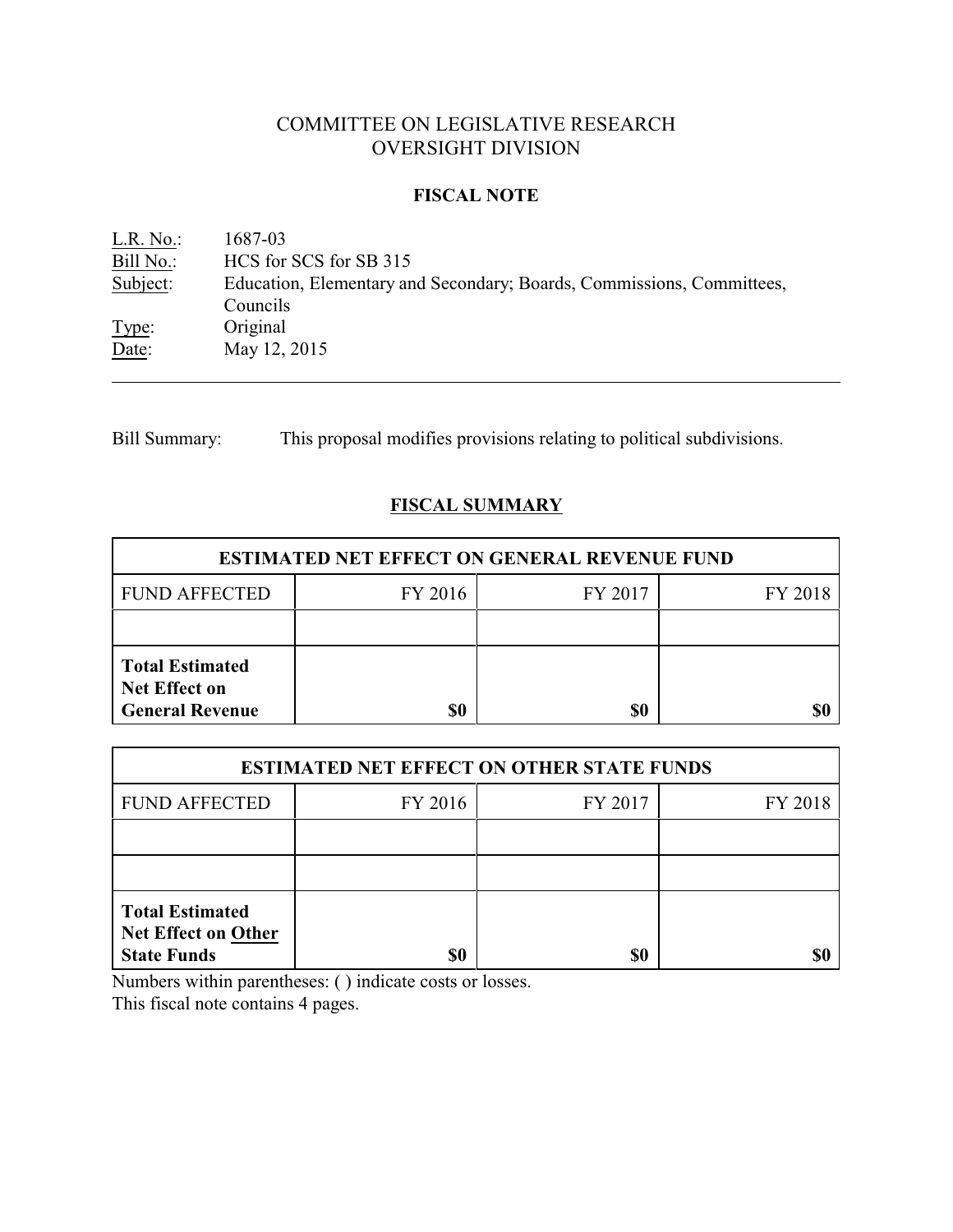L.R. No. 1687-03 Bill No. HCS for SCS for SB 315 Page 2 of 4 May 12, 2015

| <b>ESTIMATED NET EFFECT ON FEDERAL FUNDS</b>                        |         |         |         |  |
|---------------------------------------------------------------------|---------|---------|---------|--|
| <b>FUND AFFECTED</b>                                                | FY 2016 | FY 2017 | FY 2018 |  |
|                                                                     |         |         |         |  |
|                                                                     |         |         |         |  |
| <b>Total Estimated</b><br>Net Effect on All<br><b>Federal Funds</b> | \$0     | \$0     |         |  |

| <b>ESTIMATED NET EFFECT ON FULL TIME EQUIVALENT (FTE)</b>    |         |         |         |  |
|--------------------------------------------------------------|---------|---------|---------|--|
| <b>FUND AFFECTED</b>                                         | FY 2016 | FY 2017 | FY 2018 |  |
|                                                              |         |         |         |  |
|                                                              |         |         |         |  |
| <b>Total Estimated</b><br><b>Net Effect on</b><br><b>FTE</b> |         |         |         |  |

 $\Box$  Estimated Net Effect (expenditures or reduced revenues) expected to exceed \$100,000 in any of the three fiscal years after implementation of the act.

| <b>ESTIMATED NET EFFECT ON LOCAL FUNDS</b> |         |         |         |
|--------------------------------------------|---------|---------|---------|
| <b>FUND AFFECTED</b>                       | FY 2016 | FY 2017 | FY 2018 |
| <b>Local Government</b>                    | \$0     | \$0     | \$0     |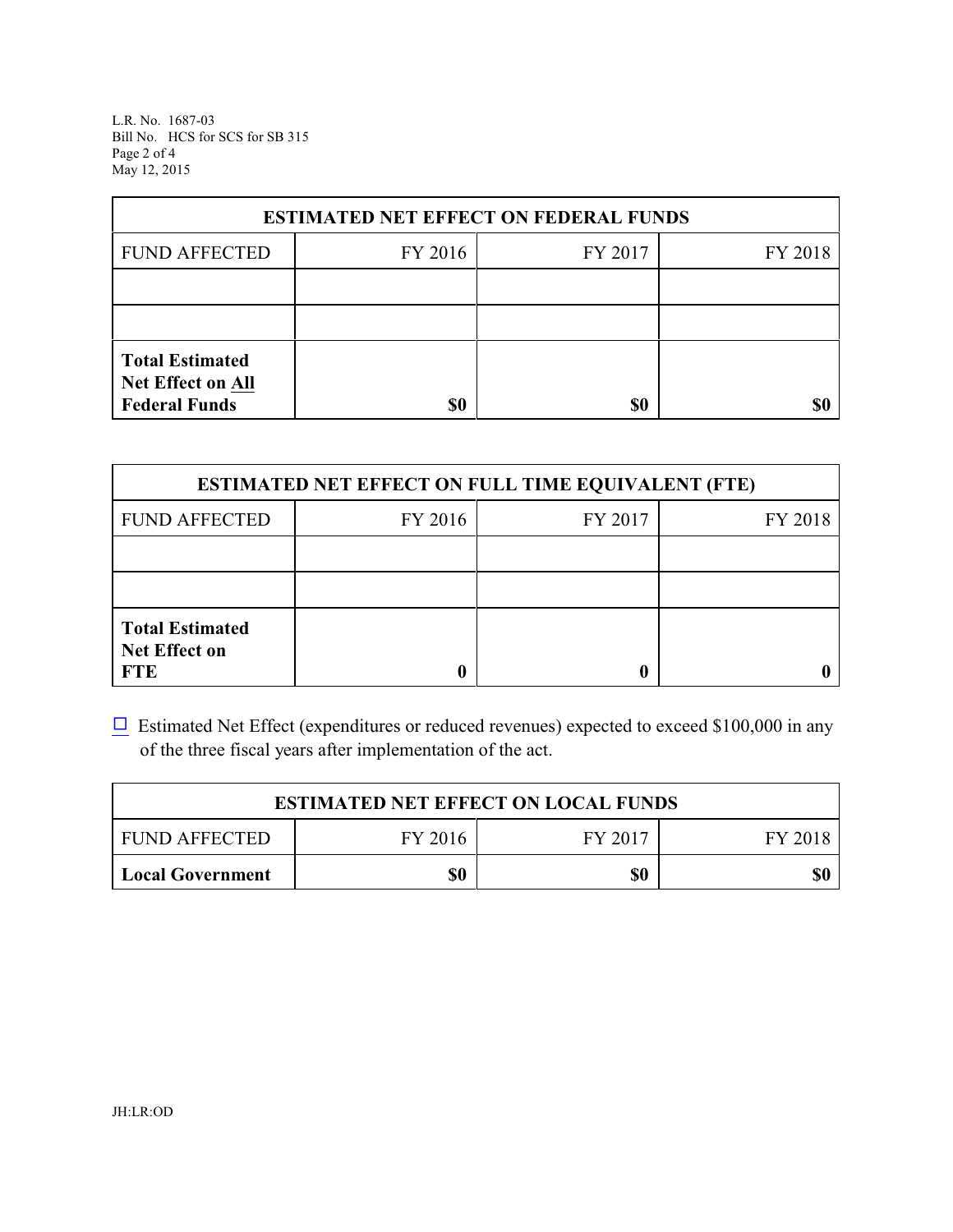L.R. No. 1687-03 Bill No. HCS for SCS for SB 315 Page 3 of 4 May 12, 2015

### **FISCAL ANALYSIS**

### ASSUMPTION

Officials at the **Department of Elementary and Secondary Education**, **Office of the State Auditor**, **Special School District of St. Louis** and the **Platte County Board of Election Commission** each assume there is no fiscal impact from this proposal.

In response to a previous version of this proposal, officials at **Callaway County**, **Mississippi County** and the **Office of the Governor** each assumed there was no fiscal impact from this proposal.

| FISCAL IMPACT - State Government | FY 2016<br>$(10 \text{ Mo.})$ | FY 2017    | FY 2018                       |
|----------------------------------|-------------------------------|------------|-------------------------------|
|                                  | <u>\$0</u>                    | <u>\$0</u> | $\underline{\underline{\$0}}$ |
| FISCAL IMPACT - Local Government | FY 2016<br>$(10 \text{ Mo.})$ | FY 2017    | FY 2018                       |
|                                  | <u>\$0</u>                    | <u>\$0</u> | <u>\$0</u>                    |

#### FISCAL IMPACT - Small Business

No direct fiscal impact to small businesses would be expected as a result of this proposal.

#### FISCAL DESCRIPTION

The proposed legislation appears to have no direct fiscal impact.

A portion of this bill has an emergency clause.

This legislation is not federally mandated, would not duplicate any other program and would not require additional capital improvements or rental space.